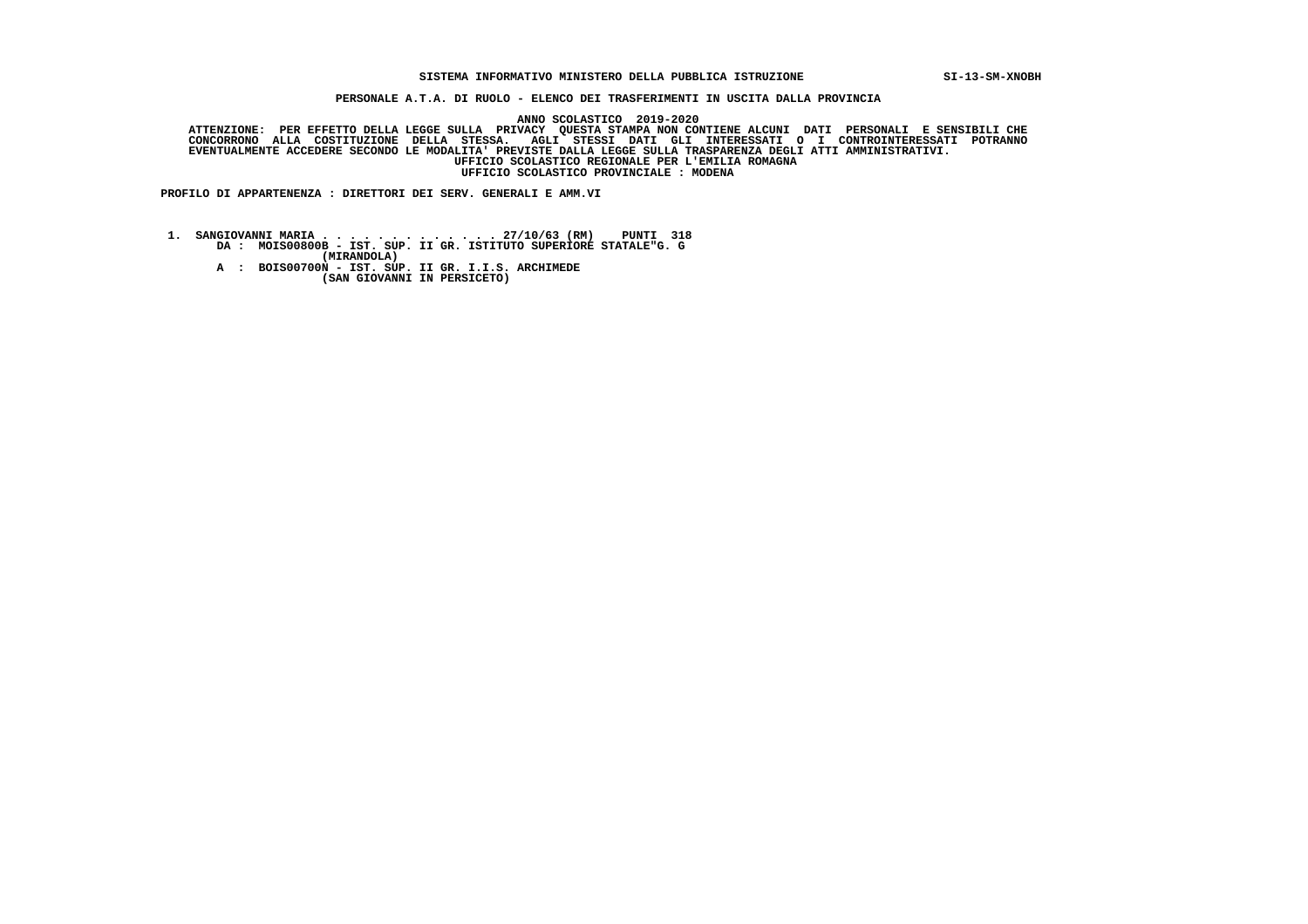- **1. ALLOCCA LOREDANA . . . . . . . . . . . . . 07/10/76 (NA) PUNTI 238 DA : MOIC810007 IST. COMPRENSIVO I.C. A. PACINOTTI S.CESARIO (SAN CESARIO SUL PANARO) A : NAPS180008 - L. SCIENTIFICO LS G.SALVEMINI (SORRENTO)**
- **2. CAIAZZO NICOLA . . . . . . . . . . . . . . 30/05/88 (NA) PUNTI 152 DA : MOEE000VE8 PROVINCIA DI MODENA A : NAIC8CU004 - IST. COMPRENSIVO NA - I.C.RUSSOLILLO DON GIUSTIN(NAPOLI)**
- **3. CERVO ALFREDO . . . . . . . . . . . . . . . 09/09/58 (CE) PUNTI 88 DA : MOEE000VE8 PROVINCIA DI MODENA A : CEEE100002 - SC. PRIMARIA DIREZIONE DIDATTICA "LORENZINI"(CASERTA) PRECEDENZA PREVISTA DAL C.C.N.I.**
- **4. CIMINO SILVANA . . . . . . . . . . . . . . 06/10/59 (ME) PUNTI 78 DA : MOEE000VE8 PROVINCIA DI MODENA A : MEIC88700Q - IST. COMPRENSIVO I.C.S. N. 7 "ENZO DRAGO" ME (MESSINA) PRECEDENZA PREVISTA DAL C.C.N.I.**
- **5. CUBONI LOREDANA . . . . . . . . . . . . . . 28/07/74 (CA) PUNTI 261 DA : MOEE000VE8 PROVINCIA DI MODENA A : CATF01000V - I.T. INDUSTRIALE I.T.I. "SCANO" CAGLIARI (CAGLIARI)**
	- **6. CUOGHI PAOLA . . . . . . . . . . . . . . . 30/11/69 (MO) PUNTI 282 DA : MOIC81400E - IST. COMPRENSIVO I.C. SAVIGNANO SUL PANARO (SAVIGNANO SUL PANARO)**
- **A : BORC03000L I.P. SERVIZI COMM. IPSAS ALDROVANDI RUBBIANI (BOLOGNA)**
- **7. D'ANGELIS ANTONIETTA GIUSEPP . . . . . . . 08/03/67 (RC) PUNTI 212 DA : MOEE000VE8 PROVINCIA DI MODENA A : CSEE590004 - SC. PRIMARIA DD CASTROVILLARI 1 (CASTROVILLARI) PRECEDENZA PREVISTA DAL C.C.N.I.**
	- **8. DISTEFANO MARIA CONCETTA . . . . . . . . . 06/08/76 (CT) PUNTI 228 DA : MOEE000VE8 - PROVINCIA DI MODENA**
- **A : CTTD18000C I.T. COMMERCIALE PIETRO BRANCHINA (ADRANO)**
- **9. FINELLI FRANCESCA . . . . . . . . . . . . . 25/09/72 (MO) PUNTI 256 DA : MOEE000VE8 PROVINCIA DI MODENA**
- **A : BOIS02300G IST. SUP. II GR. IIS BELLUZZI-FIORAVANTI (BOLOGNA)**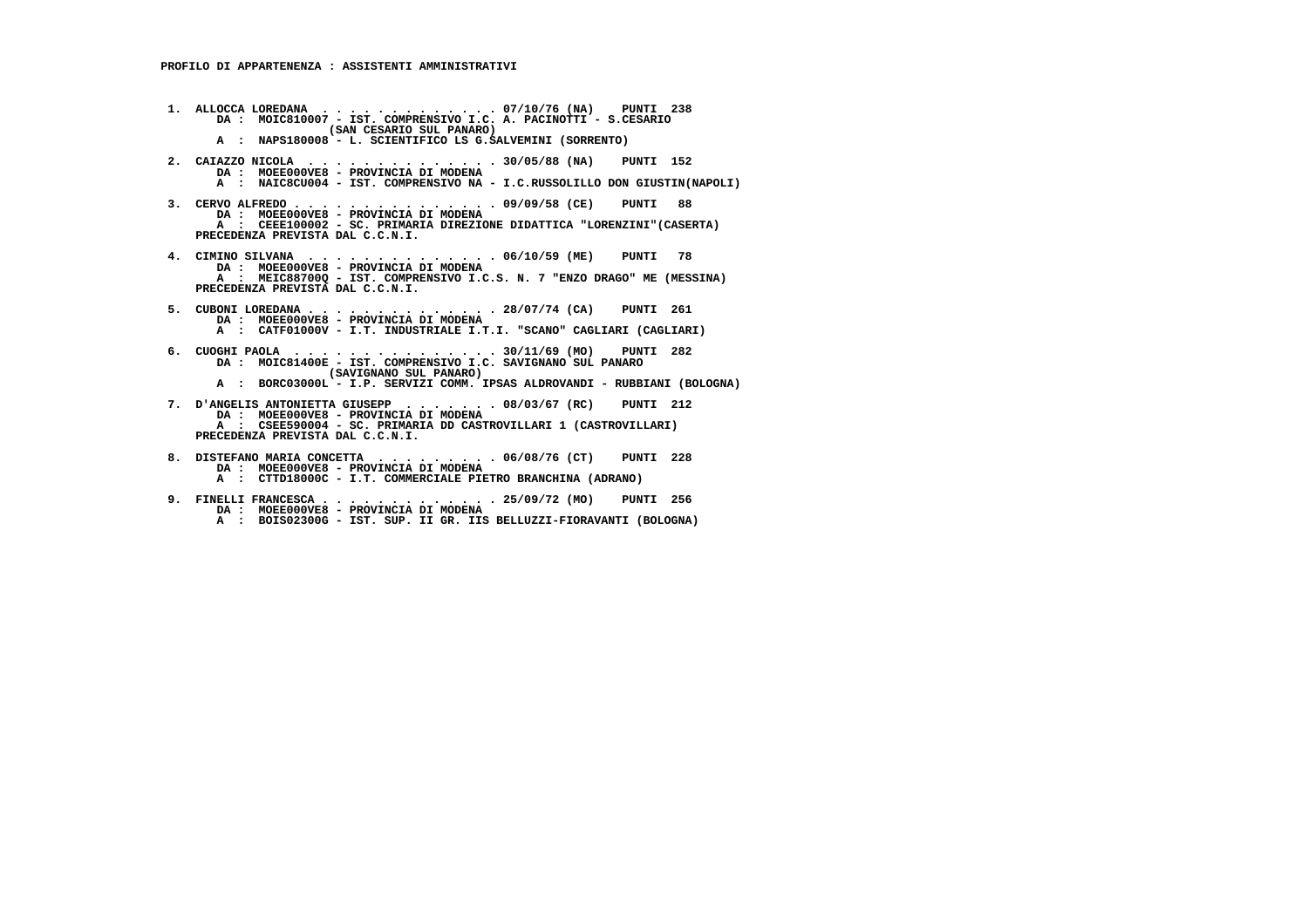**10. FIORE ANNAMARIA . . . . . . . . . . . . . . 12/02/72 (CS) PUNTI 236 DA : MOCT702005 - CENTRO TERRIT. C.T.P. MODENA (MODENA) A : RCIC859008 - IST. COMPRENSIVO 1 F. PENTIMALLI GIOIA TAURO (GIOIA TAURO) PRECEDENZA PREVISTA DAL C.C.N.I. 11. FORZINI ANTONINO GIUSEPPE . . . . . . . . . 04/07/67 (ME) PUNTI 313 DA : MOEE000VE8 - PROVINCIA DI MODENA A : RESD01000L - ISTITUTO D'ARTE "G. CHIERICI" (REGGIO NELL'EMILIA) 12. MANZI RAFFAELE . . . . . . . . . . . . . . 15/11/87 (AV) PUNTI 200 DA : MOEE000VE8 - PROVINCIA DI MODENA A : FIIC820002 - IST. COMPRENSIVO ERNESTO BALDUCCI (FIESOLE) 13. MASTANTUONI OTTAVIO . . . . . . . . . . . . 03/09/83 (BN) PUNTI 157 DA : MOEE000VE8 - PROVINCIA DI MODENA A : CEIC8AV00R - IST. COMPRENSIVO ALDO MORO - MADDALONI - (MADDALONI) 14. SEPE ROSA EMILIANA . . . . . . . . . . . . 26/09/88 (NA) PUNTI 226 DA : MOEE000VE8 - PROVINCIA DI MODENA A : NAIC86500Q - IST. COMPRENSIVO M. DI PROCIDA - I.C. VESPUCCI (MONTE DI PROCIDA) 15. STANCO LAURA . . . . . . . . . . . . . . . 29/11/83 (AV) PUNTI 98 DA : MOEE000VE8 - PROVINCIA DI MODENA A : AVIC86200D - IST. COMPRENSIVO I. C. "P.S. MANCINI" (ARIANO IRPINO)**16. STRANGIO CATERINA . . . . . . . . . . . . 22/10/84 (RC) PUNTI 176<br>DA : MOEE040005 - SC. PRIMARIA D.D. MIRANDOLA (MIRANDOLA)<br>A : RCPM02000L - IST. MAGISTRALE LICEO SCIENZE UMANE"G.MAZZINI" (LOCRI)  **17. TRANFAGLIA ANGELO . . . . . . . . . . . . . 22/04/57 (CB) PUNTI 861 DA : MOIC81300P - IST. COMPRENSIVO I.C. MARTIRI D. LIBERTA'- ZOCCA(ZOCCA) A : PTRA010008 - I.P. AGR. E AMBIENTE IST.PROF "DE' FRANCESCHI - A. P(PISTOIA) 18. TUMBIOLO SABRINA . . . . . . . . . . . . . 30/03/73 (TP) PUNTI 285 DA : MOEE000VE8 - PROVINCIA DI MODENA A : FEIS01400G - IST. SUP. II GR. IST.ISTRUZIONE SUPERIORE "F.LLI(CENTO)**

 **19. VECCHIONE MARCELO . . . . . . . . . . . . . 11/01/84 (EE) PUNTI 132 DA : MOIC82100N - IST. COMPRENSIVO I.C. G.LEOPARDI -CASTELNUOVO R. (CASTELNUOVO RANGONE) A : NAIC8AF00E - IST. COMPRENSIVO NA - I.C. VIRGILIO IV (NAPOLI)**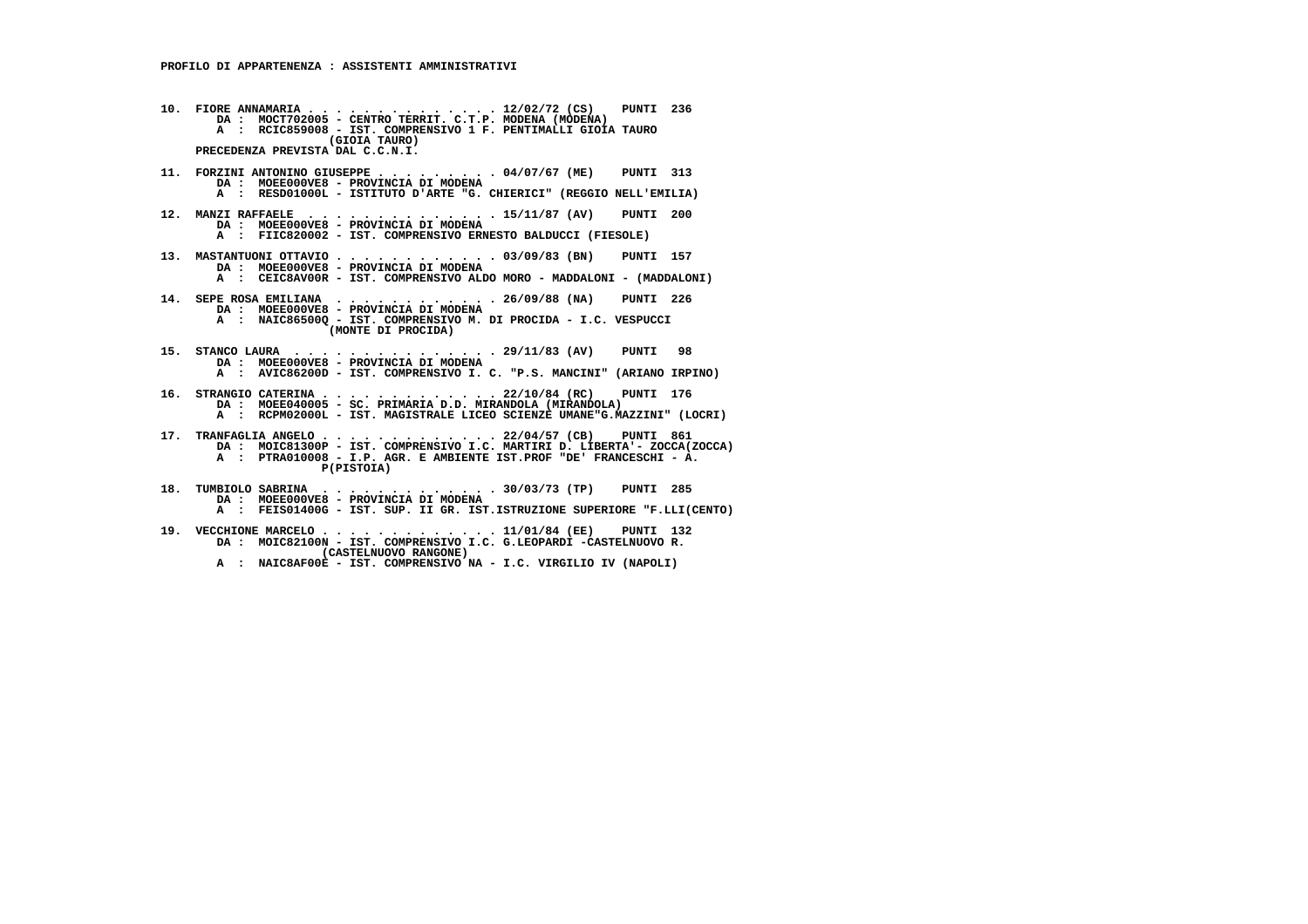**PROFILO DI APPARTENENZA : ASSISTENTI AMMINISTRATIVI**

- **20. VELLUCCI MARIO . . . . . . . . . . . . . . 23/09/68 (LT) PUNTI 254 DA : MOEE000VE8 PROVINCIA DI MODENA A : LTPS02000G L. SCIENTIFICO LS G. B. GRASSI (LATINA)**
	-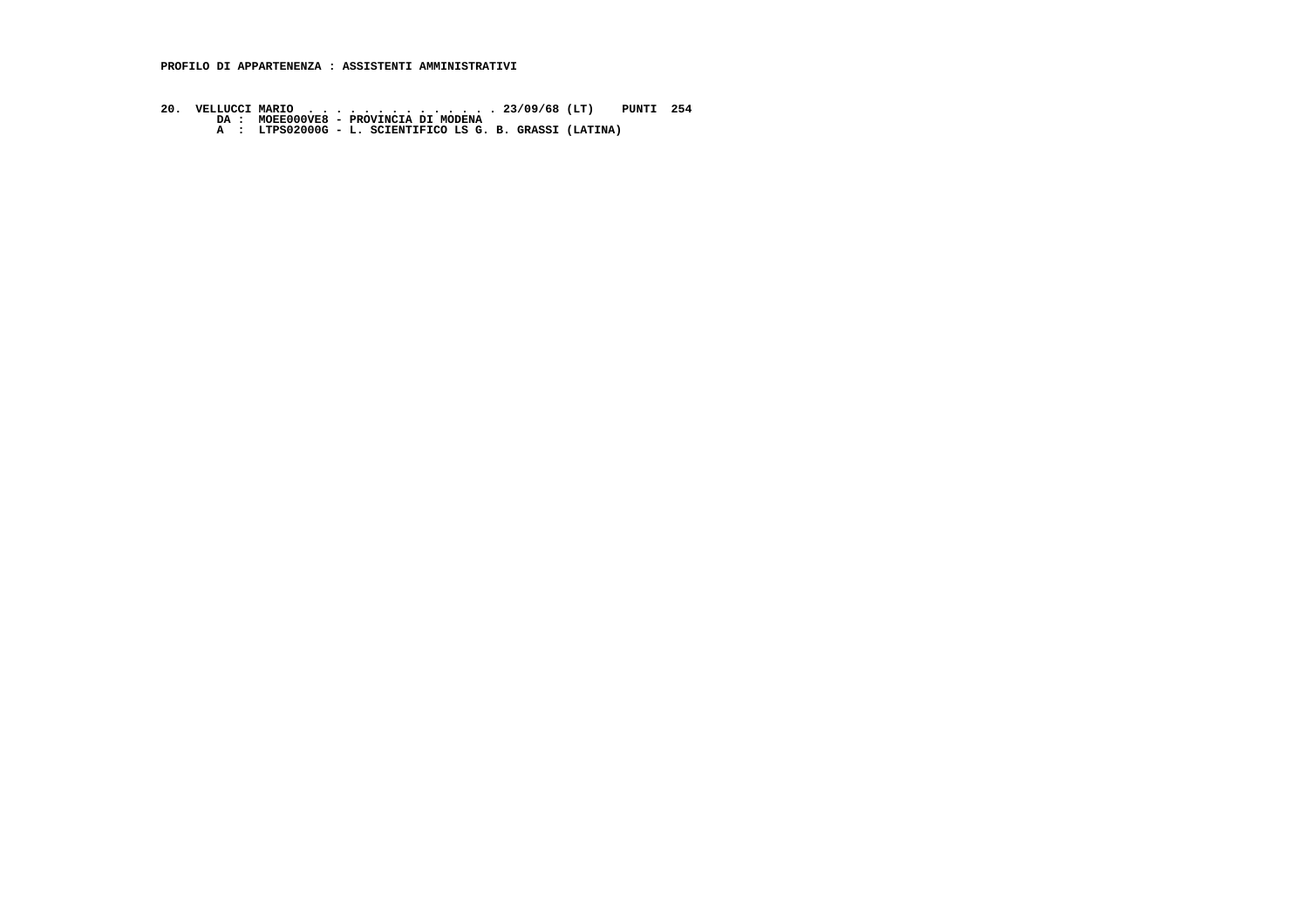## **PROFILO DI APPARTENENZA : ASSISTENTI AMMINISTRATIVI**

 **PASSAGGI DI PROFILO**

- 1. SALIERNO GIOVANNI ANDREA . . . . . . . . 26/01/69 (AV) PUNTI 272<br>DA : MOIC825001 IST. COMPRENSIVO I.C. G.MARCONI CASTELFRANCO<br>(CASTELFRANCO EMILIA) (CASTELFRANCO EMILIA)<br>A : BOSL02000A L. ARTISTICO LICEO F. ARCANG
	-

 **AL PROFILO : ASSISTENTI TECNICI**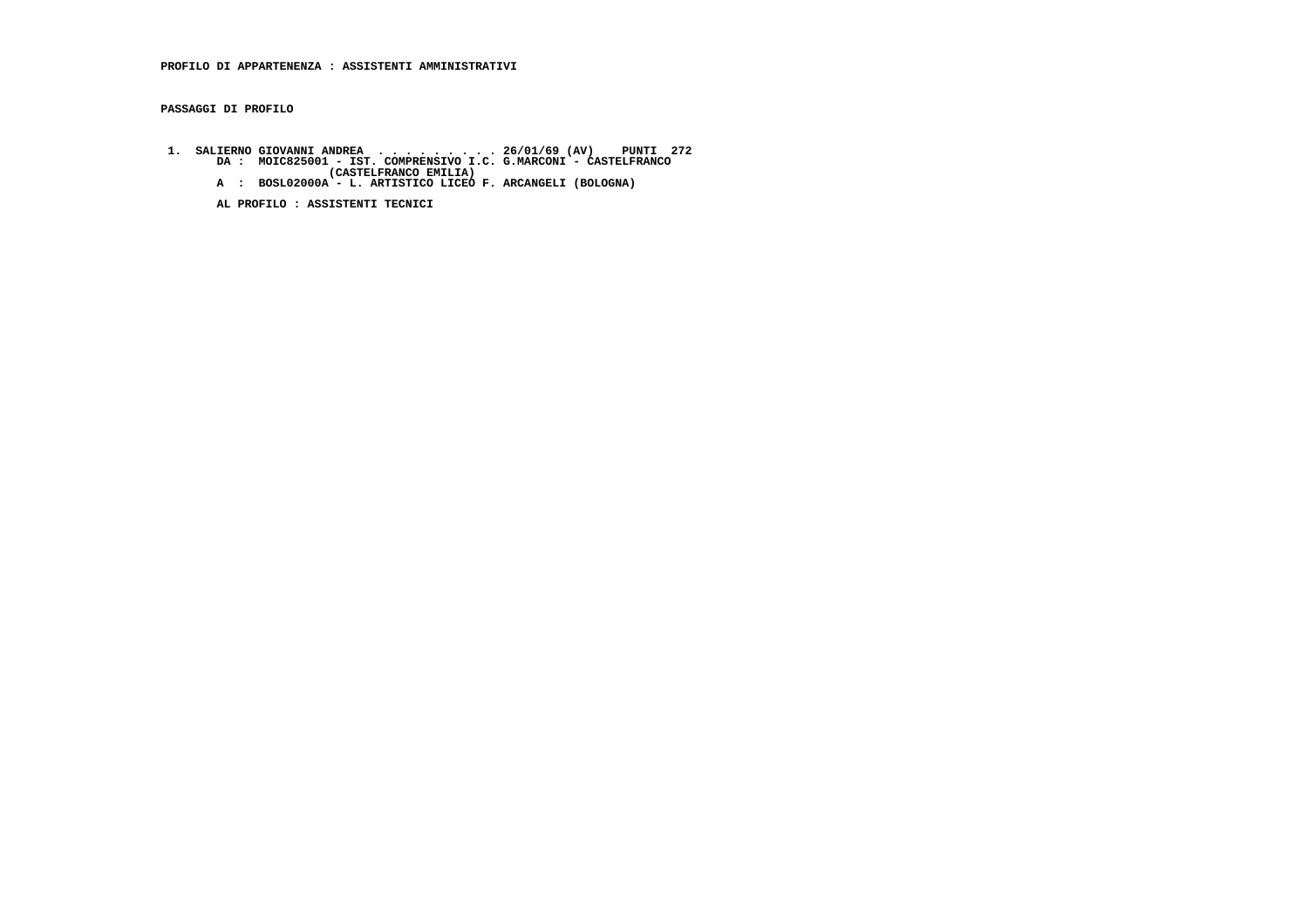**1. CANTONE BIAGIO . . . . . . . . . . . . . . 26/08/67 (CE) PUNTI 116 AREE RICHIESTE : AR02 - ELETTRONICA ED ELETTROTECNICA. AR08 - FISICA. - - DA : MOEE000VE8 - PROVINCIA DI MODENA A : CBIS02600G - IST. SUP. II GR. I.S.I.S. "PERTINI" (CAMPOBASSO) SU : AR08 - FISICA 2. MURACA GIUSEPPE . . . . . . . . . . . . . . 23/07/62 (TO) PUNTI 610 AREE RICHIESTE : AR02 - ELETTRONICA ED ELETTROTECNICA. - - - DA : MOPS02000B - L. SCIENTIFICO ALESSANDRO TASSONI (MODENA) A : RNIS00200N - IST. SUP. II GR. I.S.I.S.S. "P. GOBETTI" (MORCIANO DI ROMAGNA) SU : AR02 - ELETTRONICA ED ELETTROTECNICA 3. PATRI' LUCA . . . . . . . . . . . . . . . . 16/04/83 (CT) PUNTI 104 AREE RICHIESTE : AR23 - CHIMICA. AR28 - AZIENDA AGRARIA. AR38 - AGROINDUSTRIALE. - DA : MOEE000VE8 - PROVINCIA DI MODENA A : CTIS03800X - IST. SUP. II GR. I.S. E.FERMI - EREDIA (CATANIA) SU : AR28 - AZIENDA AGRARIA 4. RUGGERI ROSSANA . . . . . . . . . . . . . . 16/05/73 (MI) PUNTI 262 AREE RICHIESTE : AR02 - ELETTRONICA ED ELETTROTECNICA. AR08 - FISICA. - - DA : MOIS01900T - IST. SUP. II GR. A. VOLTA (SASSUOLO) A : MEIS019009 - IST. SUP. II GR. IST.ISTR.SUP. "ANTONELLO" MESSI (MESSINA) SU : AR02 - ELETTRONICA ED ELETTROTECNICA PRECEDENZA PREVISTA DAL C.C.N.I.**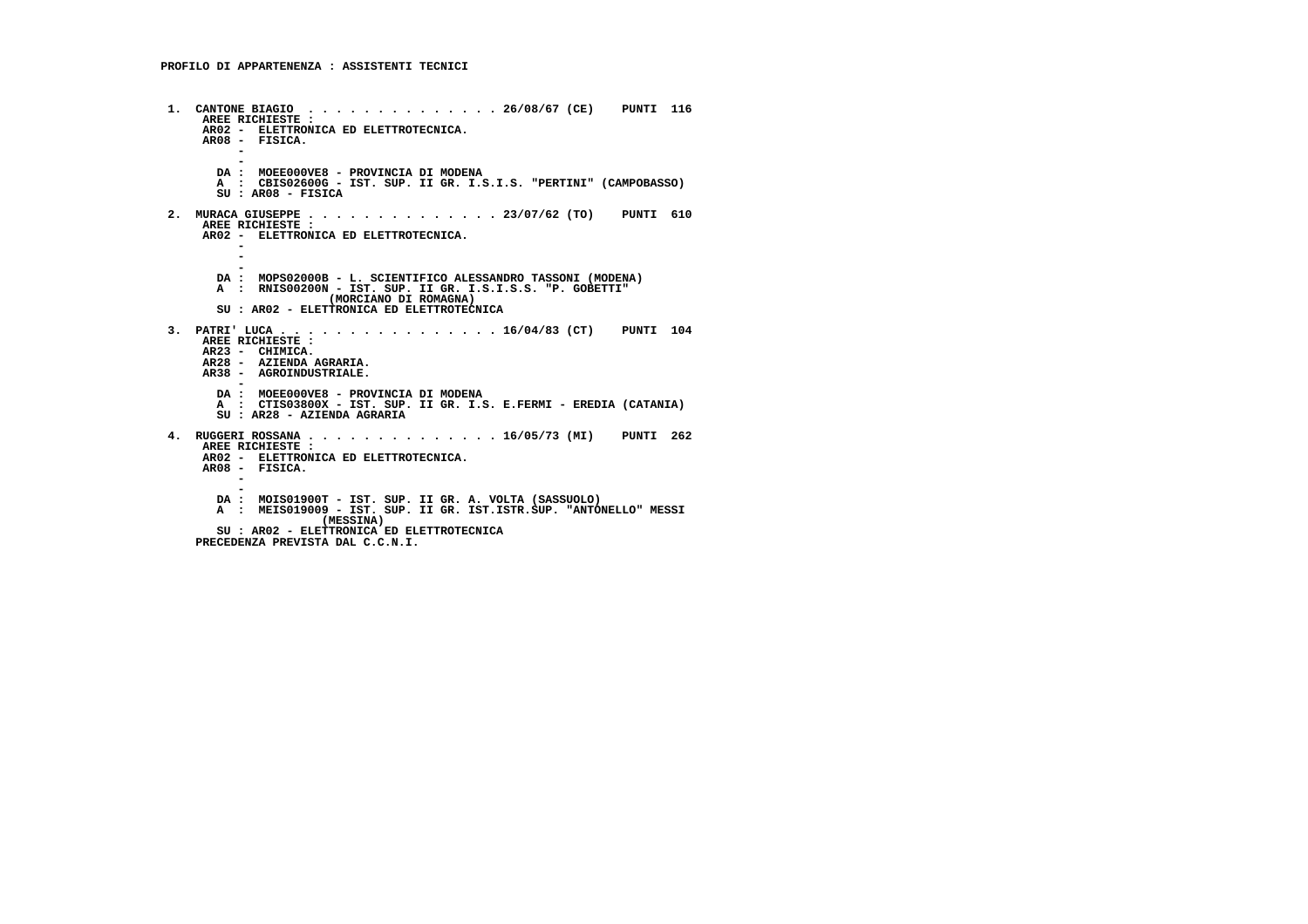**1. BLEVE GIANCARLO . . . . . . . . . . . . . . 02/03/82 (LE) PUNTI 165 DA : MOEE000VE8 - PROVINCIA DI MODENA A : LEIS03400T - IST. SUP. II GR. I.I.S.S. "E. FERMI" (LECCE) 2. BUONOCORE FRANCESCO . . . . . . . . . . . . 14/12/89 (CE) PUNTI 76 DA : MOEE000VE8 - PROVINCIA DI MODENA A : CEIC8AG00C - IST. COMPRENSIVO ISTITUTO COMPRENSIVO S.PRISCO (SAN PRISCO) PRECEDENZA PREVISTA DAL C.C.N.I. 3. CAPUTO ANTONIETTA . . . . . . . . . . . . . 03/03/74 (SA) PUNTI 284 DA : MOEE040005 - SC. PRIMARIA D.D. MIRANDOLA (MIRANDOLA) A : SAIC8AS00N - IST. COMPRENSIVO IST. C. BATTIPAGLIA "SALVEMINI" (BATTIPAGLIA) 4. CHILLARI STEFANO . . . . . . . . . . . . . 14/07/68 (ME) PUNTI 133 DA : MOEE000VE8 - PROVINCIA DI MODENA A : MEIC842006 - IST. COMPRENSIVO PACE DEL MELA (PACE DEL MELA) 5. CUOMO LUCIA . . . . . . . . . . . . . . . . 28/09/78 (NA) PUNTI 140 DA : MOEE000VE8 - PROVINCIA DI MODENA A : NAIC871003 - IST. COMPRENSIVO META I.C. BUONOCORE -FIENGA (META) 6. DE PASQUALE MARINA . . . . . . . . . . . . 14/12/70 (NA) PUNTI 536 DA : MOIC83900V - IST. COMPRENSIVO I.C. CARPI 3 (CARPI) A : CEIS04100D - IST. SUP. II GR. I.S.I.S.S. " NICOLA STEFANELLI (MONDRAGONE) 7. GALANTE GERARDO . . . . . . . . . . . . . . 11/06/75 (AV) PUNTI 162 DA : MOEE000VE8 - PROVINCIA DI MODENA A : AVIS029002 - IST. SUP. II GR. ISTITUTO SUPERIORE " A. AMATU C(AVELLINO) PRECEDENZA PREVISTA DAL C.C.N.I. 8. GIRALDI MAURIZIO . . . . . . . . . . . . . 19/02/58 (NA) PUNTI 146 DA : MOEE000VE8 - PROVINCIA DI MODENA A : NAIC8D400P - IST. COMPRENSIVO CAIVANO IC 2 DE GASPERI (CAIVANO)**

- **9. GRAZIANO ARTURO . . . . . . . . . . . . . . 02/10/69 (EE) PUNTI 98 DA : MOEE000VE8 - PROVINCIA DI MODENA**
- **A : NAIS01600P IST. SUP. II GR. POLISPECIALISTICO "SAN PAOLO" (SORRENTO)**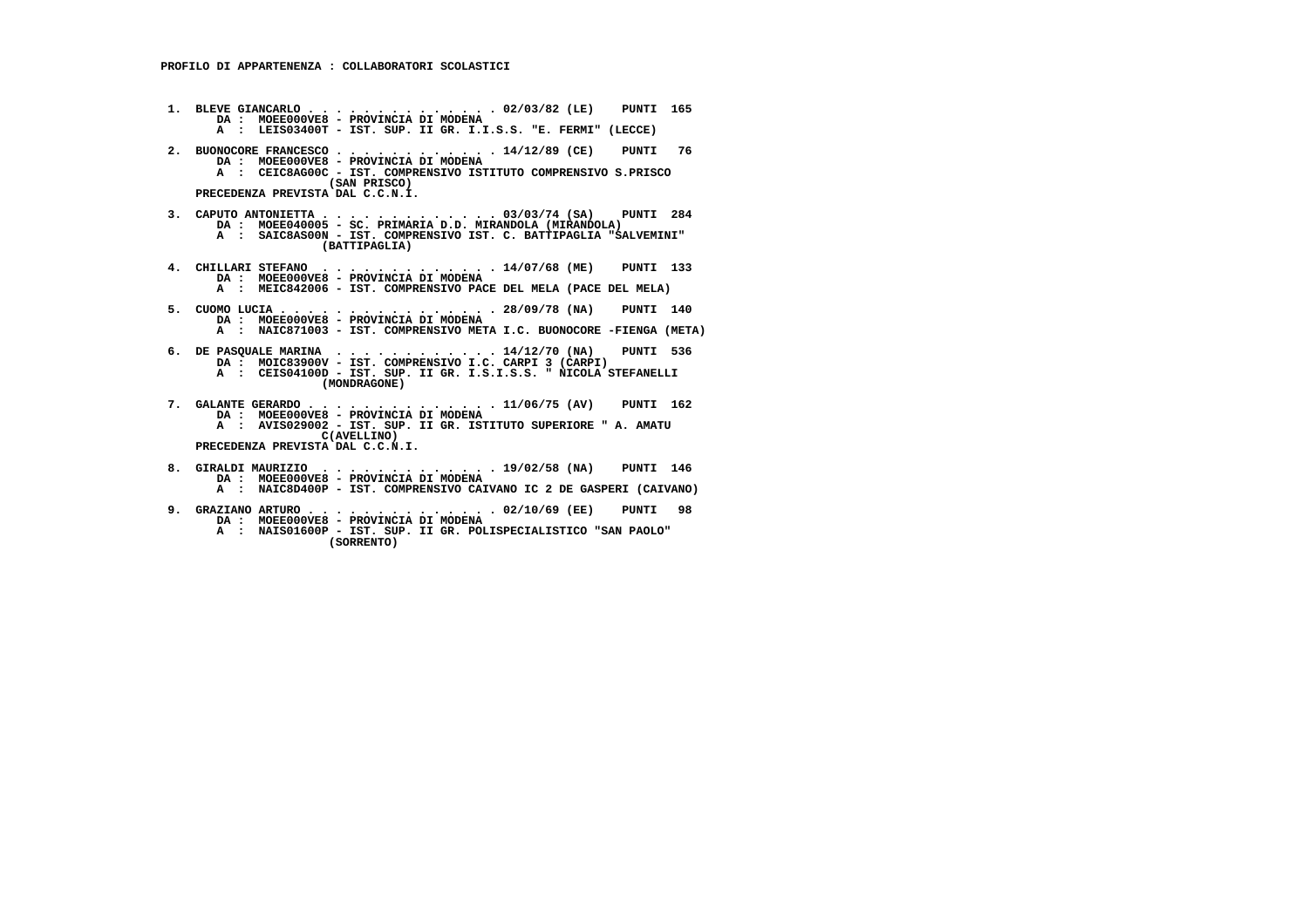- **10. GRIMALDI FERNANDA . . . . . . . . . . . . . 16/12/83 (SA) PUNTI 146 DA : MOEE000VE8 - PROVINCIA DI MODENA A : SARH010009 - IP SERV. ALB. E RIST. "R. VIRTUOSO" (SALERNO) 11. GUERRIERO SILVANA . . . . . . . . . . . . . 08/02/58 (AV) PUNTI 932 DA : MOIC823009 - IST. COMPRENSIVO I.C. CARPI ZONA CENTRO (CARPI) A : ATEE00500R - SC. PRIMARIA DIREZIONE DIDATTICA V CIRCOLO (ASTI) 12. IRNO GERARDO . . . . . . . . . . . . . . . 19/09/69 (SA) PUNTI 114 DA : MOEE000VE8 - PROVINCIA DI MODENA A : NAPS36000R - L. SCIENTIFICO L.SCIENT."CARLO URBANI"SAN GIOR**
	- **(SAN GIORGIO A CREMANO)**
- **13. LA MARCA ANTONIO . . . . . . . . . . . . . 01/05/62 (NA) PUNTI 202 DA : MORI02000L I.P.I. ARTIGIANATO FERMO CORNI (MODENA) A : LTIC81500E - IST. COMPRENSIVO I.C NATALE PRAMPOLINI (LATINA)**
- **14. LAISE ROSANNA . . . . . . . . . . . . . . . 09/05/71 (CS) PUNTI 156 DA : MOEE000VE8 - PROVINCIA DI MODENA A : CSRH010004 - IP SERV. ALB. E RIST. IPSEOA CASTROVILLARI (CASTROVILLARI)**
- **15. LANGELLA GUIDO . . . . . . . . . . . . . . 23/07/70 (NA) PUNTI 72 DA : MOEE000VE8 PROVINCIA DI MODENA A : NAIC8AN003 - IST. COMPRENSIVO S. GIORGIO I.C. DE FILIPPO (SAN GIORGIO A CREMANO) PRECEDENZA PREVISTA DAL C.C.N.I.**
- **16. LAURI ANIELLO . . . . . . . . . . . . . . . 08/06/68 (NA) PUNTI 124 DA : MOEE000VE8 PROVINCIA DI MODENA A : NAEE021004 - SC. PRIMARIA NA 21 - MAMELI ZUPPETTA (NAPOLI)**
- **17. MAURO EMIDDIO . . . . . . . . . . . . . . . 07/04/71 (SA) PUNTI 113 DA : MOEE000VE8 PROVINCIA DI MODENA A : NAIS12400E - IST. SUP. II GR. IST.SUP. U.BOCCIONI-PALIZZI (NAPOLI) PRECEDENZA PREVISTA DAL C.C.N.I.**
- **18. ONORINO LUIGI . . . . . . . . . . . . . . . 02/07/59 (NA) PUNTI 32 DA : MOEE000VE8 PROVINCIA DI MODENA A : GRIS001009 - IST. SUP. II GR. ISTITUTO ISTRUZIONE SUPERIORE (FOLLONICA)**